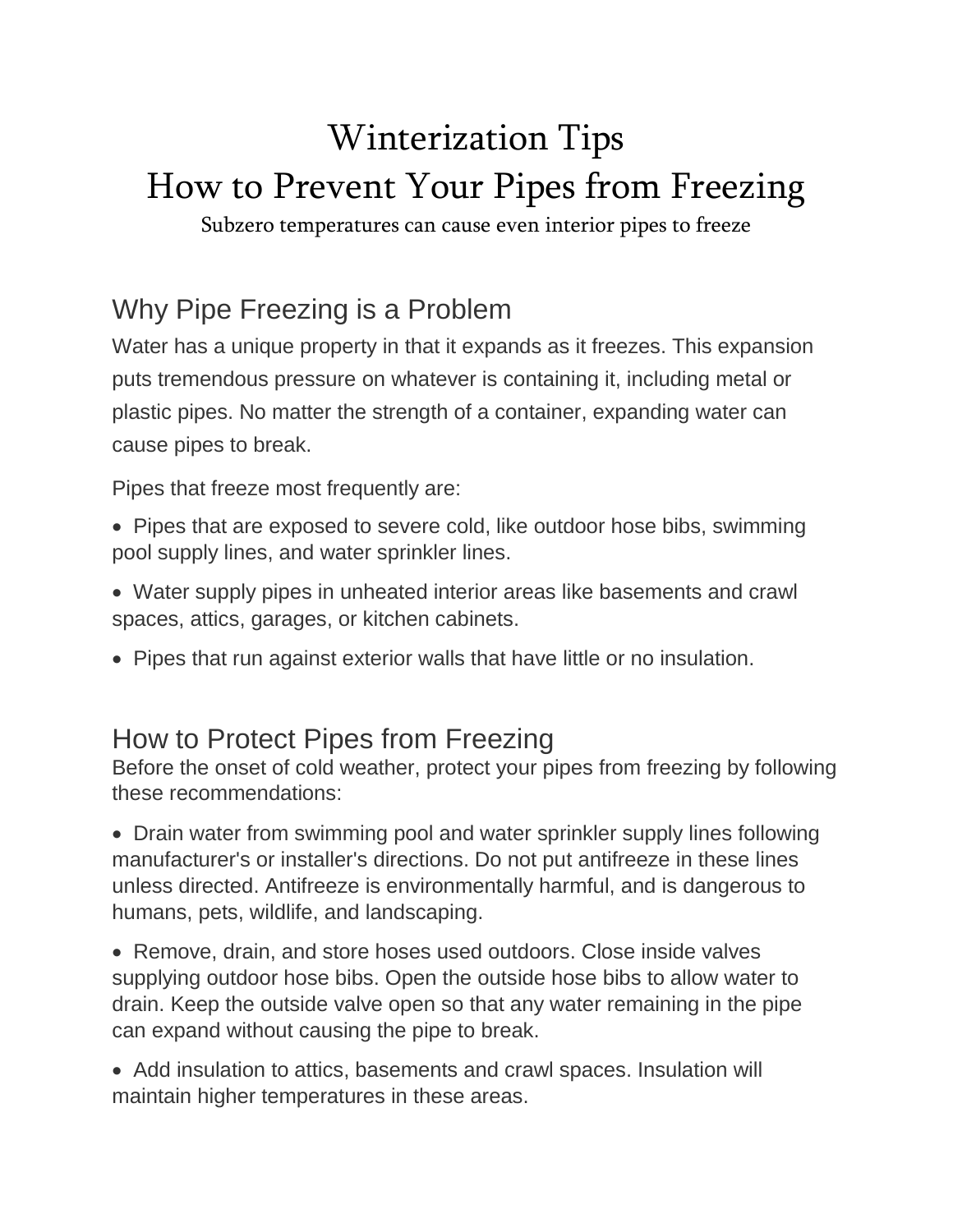• Check around the home for other areas where water supply lines are located in unheated areas. Look in the garage, and under kitchen and bathroom cabinets. Both hot and cold water pipes in these areas should be insulated.

• Consider installing specific products made to insulate water pipes like a "pipe sleeve" or installing UL-listed "heat tape," "heat cable," or similar materials on exposed water pipes. Newspaper can provide some degree of insulation and protection to exposed pipes – even  $\frac{1}{4}$  of newspaper can provide significant protection in areas that usually do not have frequent or prolonged temperatures below freezing.

• Consider relocating exposed pipes to provide increased protection from freezing.

### How to Prevent Frozen Pipes

• Keep garage doors closed if there are water supply lines in the garage.

• Open kitchen and bathroom cabinet doors to allow warmer air to circulate around the plumbing. Be sure to move any harmful cleaners and household chemicals up out of the reach of children.

• When the weather is very cold outside, let the cold water drip from the faucet served by exposed pipes. Running water through the pipe - even at a trickle - helps prevent pipes from freezing.

• Keep the thermostat set to the same temperature both during the day and at night. By temporarily suspending the use of lower nighttime temperatures, you may incur a higher heating bill, but you can prevent a much more costly repair job if pipes freeze and burst.

• If you will be going away during cold weather, leave the heat on in your home, set to a temperature no lower than 55° F.

#### How to Thaw Frozen Pipes

• If you turn on a faucet and only a trickle comes out, suspect a frozen pipe. Likely places for frozen pipes include against exterior walls or where your water service enters your home through the foundation.